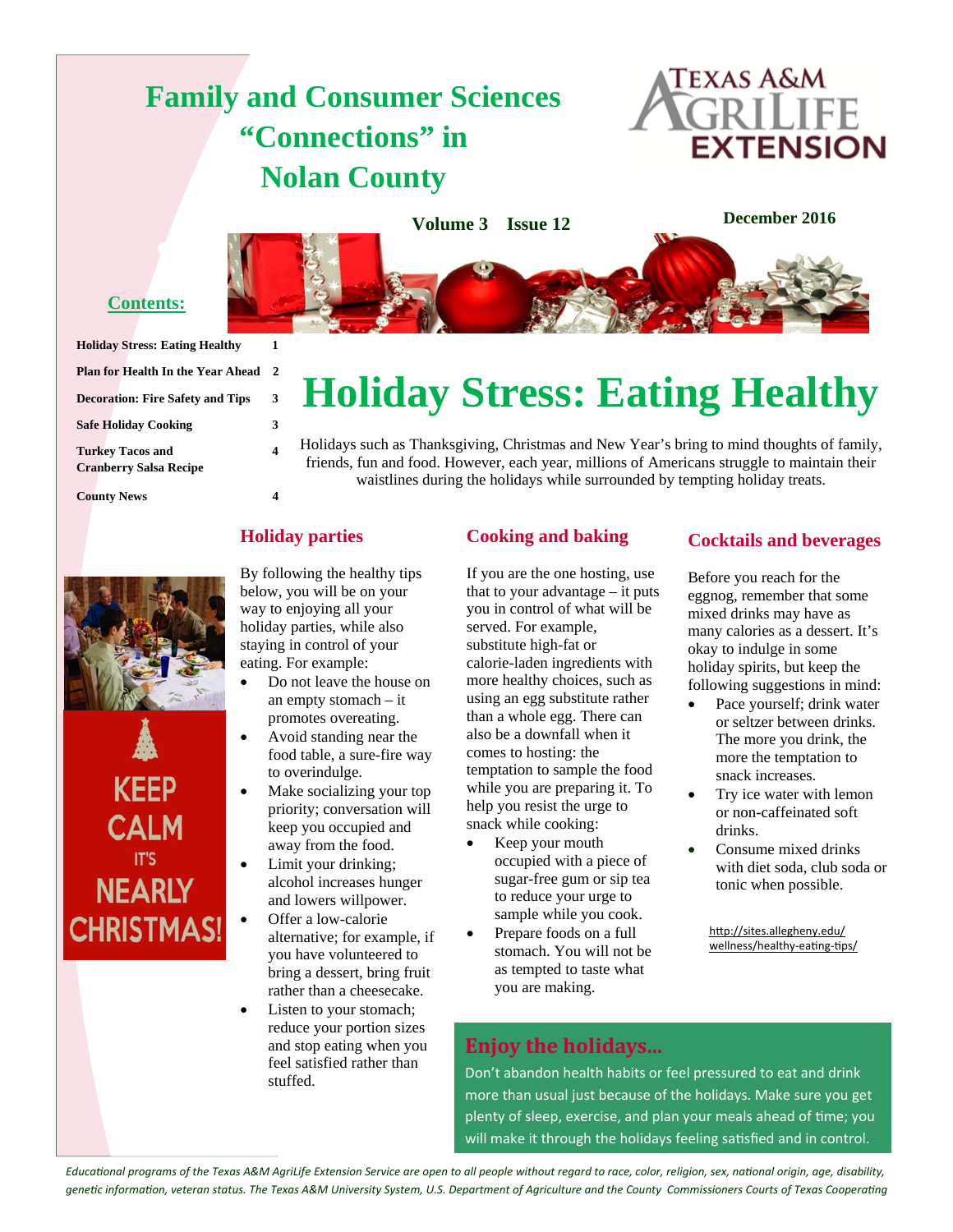

**Plan for Health In The Year Ahead** 



*Give a gift that supports good health in the year ahead (or give suggestions if friends and family are asking for ideas for you). Here are great ideas for giving wellness for the holidays:* 

| Dumbbell or weight set             | Pedometer or wireless activity monitor    |
|------------------------------------|-------------------------------------------|
| Exercise or walking music CD       | Personal trainer gift certificate         |
| Fitness ball with training DVD     | Treadmill                                 |
| Fitness center membership          | Other home exercise equipment             |
| Fruit-of-the-month club membership | Subscription to health magazines          |
| Heart rate monitor                 | Subscription to healthy cooking magazines |

Gift card from produce markets Gift card from sporting goods store Healthy cookbook Indoor or outdoor bicycle In-home walking DVD set Resistance bands set

# **Planning a Healthy Holiday Season**

## **Plan your self-care routine**

- Plan some "me-time" in your daily calendar. Maintaining your foundation of healthy habits is especially important over the next few weeks. Don't look at these basic self-care habits as optional.
- Eat well and don't skip the "good for you" stuff. Limit your caffeine, sugar, fat and alcohol, while indulging in lean protein, fruits, veggies and whole grains. Don't forego the "good stuff" to indulge in the "all-the-extrastuff." Consider planning your menus and make things ahead to store in the freezer.
- Be active. Whether you do it all at once or in small increments, make physical activity part of your daily calendar. Doing less is better than doing nothing at all.
- Get enough sleep. Adequate sleep will help you maintain your weight, your emotional wellness and your health. If you have a difficult time getting to sleep, limit your caffeine intake after lunch and give yourself some down-time to relax before bedtime.

### **Plan your time**

- Create a master calendar of events and activities that you want to do this holiday season.
- Organize your time by ranking items as high, moderate and low priority. Focus first on the high priority items. Review your low priority items and remove them from your list, if possible. Reschedule commitments and appointments that can wait until after the holidays.
- Work to maintain your personal and time boundaries. Learn when to say "no," if necessary. Don't overextend your holiday commitments.
- Share household responsibilities with your family. Trying to be everything to everyone causes burnout.

## **Plan your finances**

- Create a financial budget for gifts, travel and activities…then stick to it.
- Communicate your plan to your family and friends.
- Start a holiday savings account for next year.
- Examine your current expenses to see what is absolutely necessary.
- Look for creative gift ideas that your friends and family will appreciate and value that don't cost you anything, like an exchange-a-favor gift. For example, trade off babysitting duties with other families. Volunteer to do household chores for elderly family members, single friends or overworked couples. Offer your skills (like cooking, cleaning, construction work, trade labor, etc.) to a friend or family member.

## **Plan for simplicity**

- Shop for gifts online or by mail.
- Plan for holiday parties at a local restaurant, or organize a potluck dinner instead of doing all the food preparation.
- Take advantage of pre-cut produce and ready-prepared foods whenever possible.
- Remember that saying "no" is an option.
- Free yourself from technology for at least one hour each day (i.e. computers, pagers, cell phones, wireless handheld devices, pda's, etc.)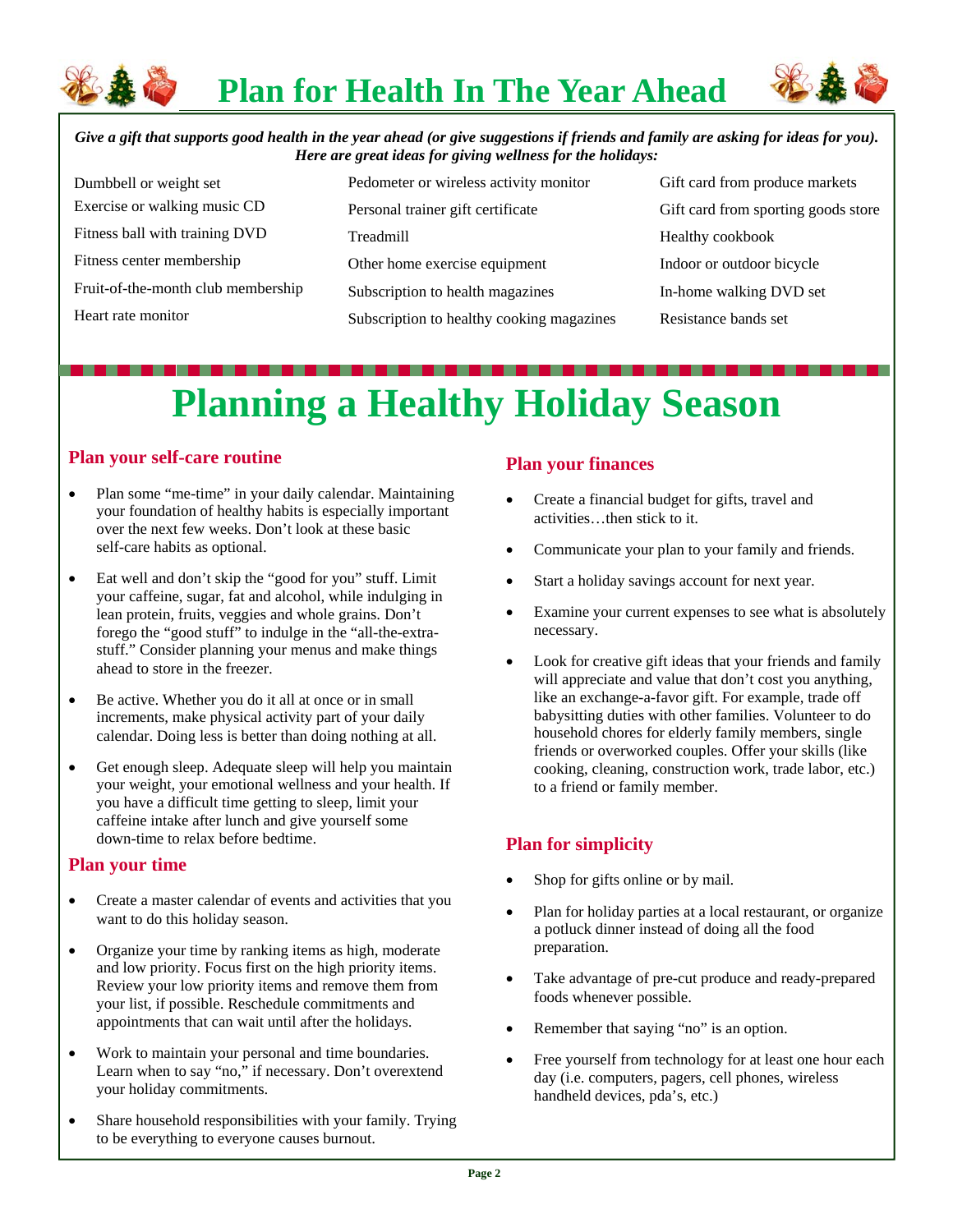## **Decoration: Fire Safety Tips**



## **Trees**

- When purchasing an artificial tree, look for a "Fire Resistant" label.
- If you have a metallic tree, never use electric lights on it. You could be electrocuted.
- When purchasing a live tree, check for freshness. Make sure the needles are soft and are not falling off. Hard, brittle needles are signs of a dry tree, which can easily catch fire.
- Live trees need water, and lots of it. Cut about one inch off the bottom of the trunk before putting the tree in the stand. Add water and check the tree daily.
- Do not block your exit door with your tree.

**Remove live trees from your home as soon as possible. Most Christmas tree fires occur on or after New Year's Day.** 

### **Lights**

- Check each light set for damaged sockets or wires. Discard light sets and extension cords that are worn or cracked.
- Use UL approved light sets. Follow the manufacturer recommendations concerning the maximum number of light sets that can be connected together.
- Replace burnt out bulbs with bulbs of the same wattage as indicated on the tag attached to the light set.
- Turn off all lights before you go to bed or leave the home.
- Use only light sets and extension cords marked "For Outdoor Use" outside your home.
- Fasten outdoor lights securely with insulated clips or hooks. Use circuits protected by ground fault circuit interrupters (GFCIs).

*hƩp://www.weathersafety.ohio.gov/WinterFireSafetyTips.aspx* 

. . . . . . . . . . . .

## **Safe Holiday Cooking**

## **Safe Thawing**

 There are three safe ways to thaw food: in the refrigerator, in cold water, and in the microwave oven. Store frozen turkeys in the freezer until time to thaw. While frozen, a turkey is safe indefinitely. However, if the turkey is allowed to thaw at a temperature above 40  $\degree$ F, any harmful bacteria that may have been present before freezing can begin to multiply again unless proper thawing methods are used.

- When thawing a turkey in the refrigerator, plan ahead. Place the turkey on a platter and place in the refrigerator. For every 5 pounds of turkey, allow approximately 24 hours of thawing in a refrigerator set at 40 °F.
- For thawing in cold water, allow about 30 minutes per pound. Be sure the turkey is in leak-proof packaging and submerge it in cold tap water. Change the water every 30 minutes until the turkey thaws.
- When thawing in the microwave, follow the manufacturer's instructions. For both defrosting in cold water and in the microwave, cook the turkey immediately after thawing because conditions were not temperature controlled.

## **Handling Precooked Dinners and Leftovers**

 Some cooks forego home-cooking a turkey altogether and choose to purchase precooked dinners. There are also basic safety measures for the safe handling of these holiday meals. If the dinners are to be picked up hot, keep the food hot. Harmful bacteria multiply fastest in the "danger zone" between 40 and 140 °F.

- Set the oven temperature high enough to keep the internal temperature of the turkey and side dishes at 140 °F or above.
- Eat the food within 2 hours of pickup.
- When picking up cold turkey dinners, refrigerate them as soon as possible, always within 2 hours. Serve the meal within 1 to 2 days. Turkey may be eaten cold, but reheating a whole turkey is not recommended. To reheat, slice breast meat (legs and wings may be left whole), and heat turkey pieces and side dishes thoroughly to 165 °F.
- Perishable foods should not be left out of the refrigerator or oven for more than 2 hours. Refrigerate or freeze all leftovers promptly in shallow containers. It is safe to refreeze leftover turkey and trimmings even if they were previously frozen. *hƩp://www.fsis.usda.gov/*